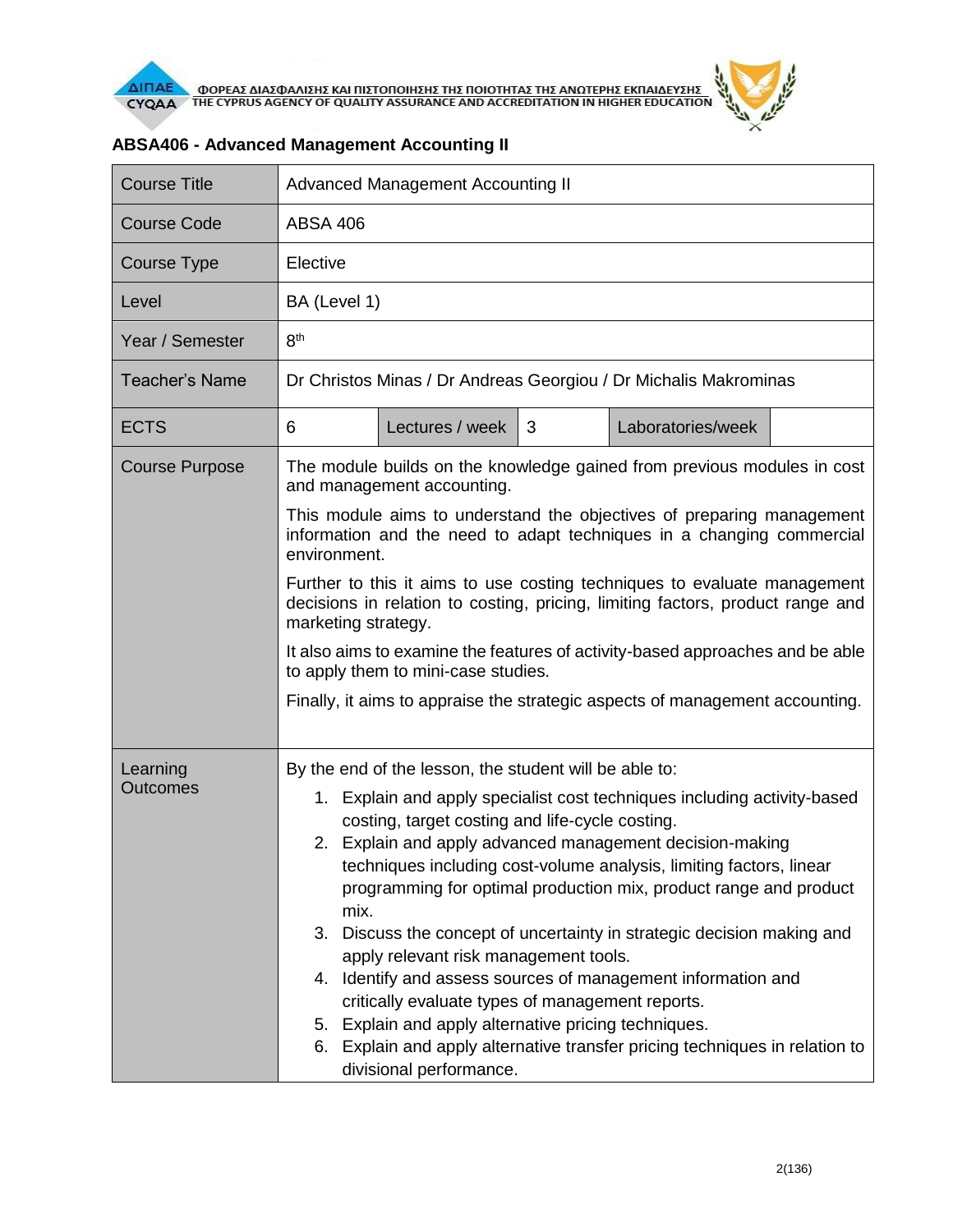



|                       | 7. Identify and discuss recently adopted management accounting<br>techniques including throughput accounting and environmental<br>accounting.<br>8. Appraise the strategic aspects of management accounting.                                                                                                                                                                                                                                                                                              |              |       |  |  |  |
|-----------------------|-----------------------------------------------------------------------------------------------------------------------------------------------------------------------------------------------------------------------------------------------------------------------------------------------------------------------------------------------------------------------------------------------------------------------------------------------------------------------------------------------------------|--------------|-------|--|--|--|
| Prerequisites         | ABSA 405.                                                                                                                                                                                                                                                                                                                                                                                                                                                                                                 | Corequisites | None. |  |  |  |
| <b>Course Content</b> | • Specialist costing techniques: Discuss the theory of Activity Based<br>Costing (ABC) and apply to case studies. Discuss the theory of target<br>costing and apply to case studies. Discuss the theory of life-cycle<br>costing and apply to case studies. Explain and apply the opportunity<br>cost concept in decision-making. Evaluate make or buy decisions. Apply<br>marginal costing techniques including: changes in product mix,<br>discontinuance of products and further processing decisions. |              |       |  |  |  |
|                       | • Advanced management decision-making techniques: Recognise the<br>theory of Cost Volume Profit (CVP) analysis and apply to case studies.<br>Explain and apply limiting factor analysis Recognise and apply linear<br>programming and established the optimal production and/or product mix<br>in mini case studies. Recognise and solve linear programming problems<br>using mathematical formulation. Apply linear programming with closed<br>form solutions using the solver technique in Excel.       |              |       |  |  |  |
|                       | • Risk and Uncertainty in Strategic Management Accounting:<br>Compare and contrast corporate strategy as opposed to operational<br>strategy. Discuss life cycle costing issues in management accounting.<br>Describe the benchmarking technique. Apply risk and uncertainty<br>techniques in management accounting. Apply strategic management<br>accounting techniques.                                                                                                                                  |              |       |  |  |  |
|                       | • Management Information: Identify and explain the sources of<br>information within and outside the firm. Recognise the role of information<br>technology for management information. Analyse the accounting<br>information for strategic planning, management control, operational<br>control and decision-making. Discuss the relationship between<br>information requirements and management structure.                                                                                                |              |       |  |  |  |
|                       | • Pricing decisions: Explain and apply the economic model in pricing<br>decisions. Explain and apply costing techniques for pricing decisions.<br>Recognise and apply advanced costing techniques for pricing such as<br>the: full cost model; target pricing and, price based approaches.                                                                                                                                                                                                                |              |       |  |  |  |
|                       | • Transfer pricing and divisional performance: Explain and apply<br>transfer pricing techniques and acceptable range of transfer prices<br>given: idle capacity, marginal cost and external markets.                                                                                                                                                                                                                                                                                                      |              |       |  |  |  |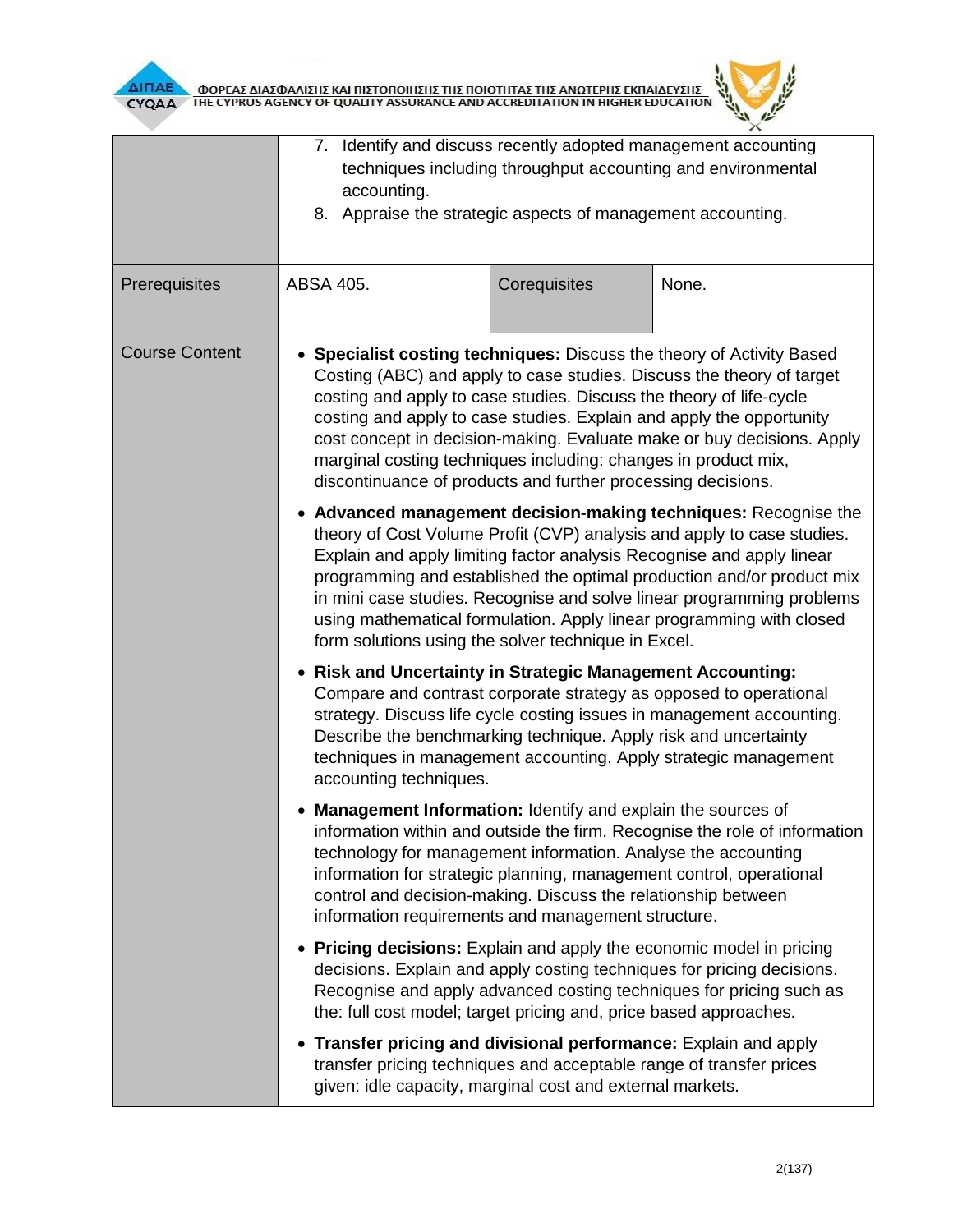



|                         | • Developments in management accounting: Discuss current issues in<br>management accounting such as material requirement planning,<br>balance scorecards and environmental accounting.                                                                                                                                                                                                                                                                                |  |  |  |  |
|-------------------------|-----------------------------------------------------------------------------------------------------------------------------------------------------------------------------------------------------------------------------------------------------------------------------------------------------------------------------------------------------------------------------------------------------------------------------------------------------------------------|--|--|--|--|
| Teaching<br>Methodology | The taught part of course is delivered to the students by means of lectures,<br>conducted with the help of computer presentations. Lecture notes and<br>presentations are available through the web for students to use in<br>combination with the textbooks.                                                                                                                                                                                                         |  |  |  |  |
|                         | Lectures are supplemented with class exercises carried out in class and via<br>homework. Class exercises for homework are submitted on the e-learning<br>platform for students to attempt and the solutions are posting on the<br>platform at a later date (around one week).                                                                                                                                                                                         |  |  |  |  |
| <b>Bibliography</b>     | Textbooks:                                                                                                                                                                                                                                                                                                                                                                                                                                                            |  |  |  |  |
|                         | Kaplan Publishing, Performance Management (PM): Study Text, Kaplan<br>Publishing, 2018 edition.                                                                                                                                                                                                                                                                                                                                                                       |  |  |  |  |
|                         | References:                                                                                                                                                                                                                                                                                                                                                                                                                                                           |  |  |  |  |
|                         | Drury, C, Management and Cost Accounting, 10 <sup>th</sup> Edition, Cengage<br>Learning EMEA, 2017.                                                                                                                                                                                                                                                                                                                                                                   |  |  |  |  |
|                         | Kaplan Publishing, Advanced Performance Management (APM): Study<br>Text, Kaplan Publishing, 2019 edition.                                                                                                                                                                                                                                                                                                                                                             |  |  |  |  |
|                         | Pauline Weetman, Financial & Management Accounting: An introduction,<br>8 <sup>th</sup> Edition, 2019, Pearson.                                                                                                                                                                                                                                                                                                                                                       |  |  |  |  |
|                         | Andreas Georgiou (2018), Job Satisfaction and Staff Turnover Intentions of<br>Banking Employees in Cyprus and its Effect on Profitability, Components Of<br>Scientific And Technological Progress, Issue 3 (37), 2018, pp.17-26.                                                                                                                                                                                                                                      |  |  |  |  |
| Assessment              | (a) Methods: Students will be assessed with coursework that involves an<br>assignment, a midterm test and a final exam. The course involves both<br>explaining theoretical concepts and also solving numerical problems in<br>management accounting.                                                                                                                                                                                                                  |  |  |  |  |
|                         | (b) Criteria: The assessment criteria can be generalised as follows<br>concerning the area assessed:                                                                                                                                                                                                                                                                                                                                                                  |  |  |  |  |
|                         | 86% or more – Excellent application of problem solving skills.<br>$\bullet$<br>76%-85% - Very good application of problem solving skills.<br>$\bullet$<br>66%-75% - Good application of problem solving skills.<br>$\bullet$<br>56%-65% - Satisfactory with some success in applying problem<br>solving skills<br>50%-55% -Satisfactory with limited success in applying problem<br>solving skills<br>Below 50% - Little or no application of problem solving skills. |  |  |  |  |
|                         |                                                                                                                                                                                                                                                                                                                                                                                                                                                                       |  |  |  |  |